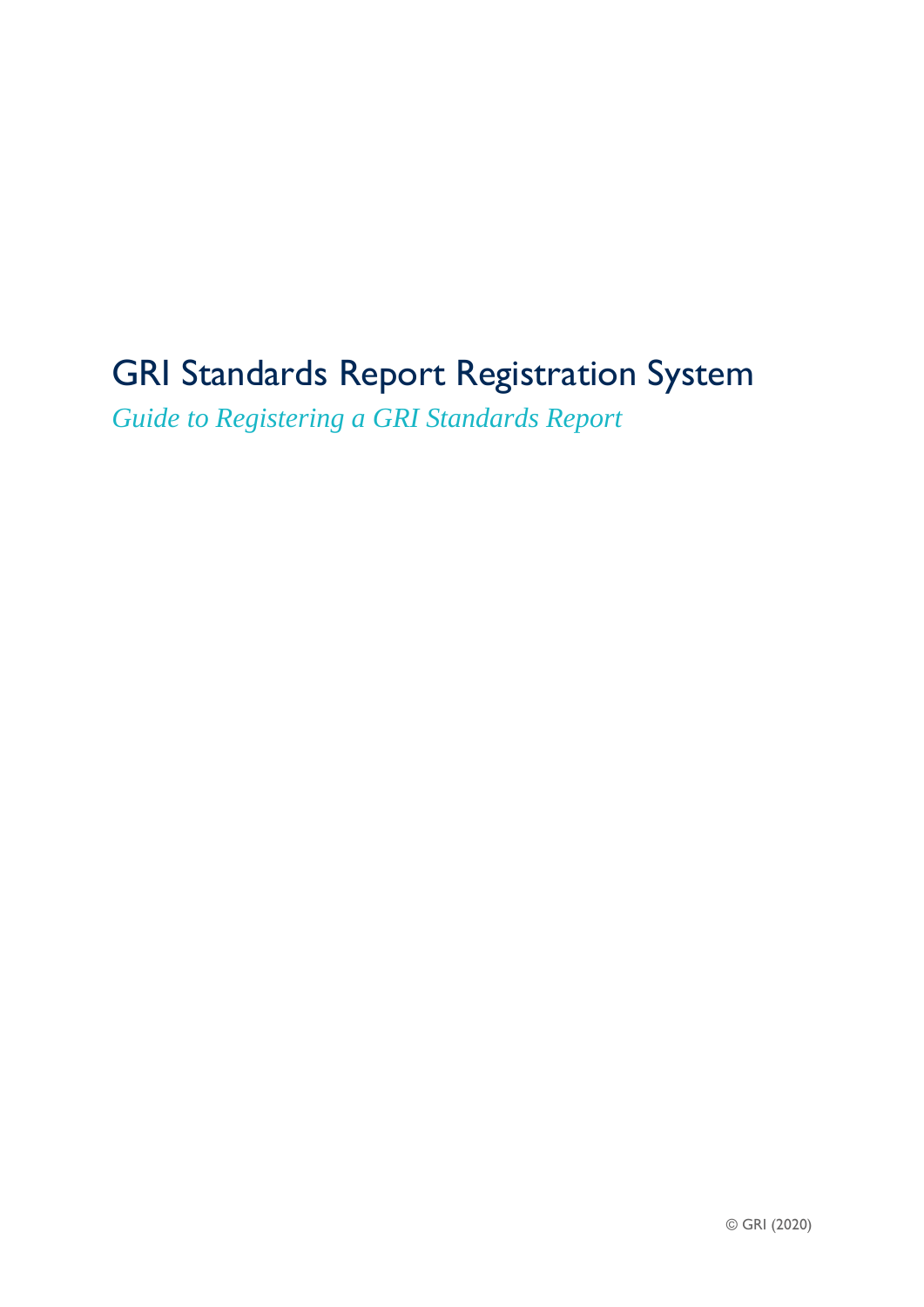# <span id="page-1-0"></span>**Contents**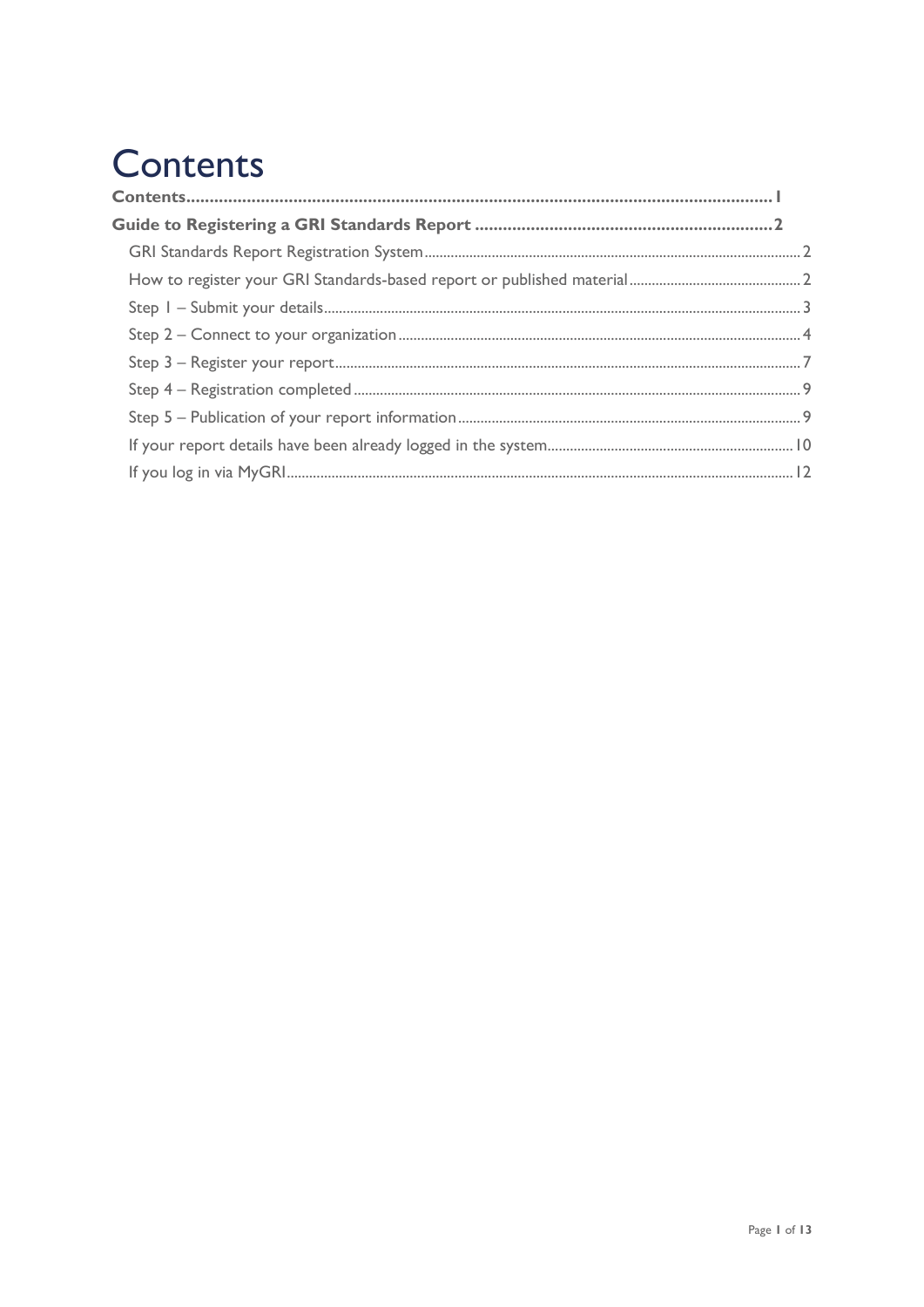# <span id="page-2-0"></span>Guide to Registering a GRI Standards Report

### <span id="page-2-1"></span>*GRI Standards Report Registration System*

The **[GRI Standards Report Registration System](https://www.globalreporting.org/reportregistration/registeredreports)** is a tool that allows reporters to register a GRI Standards-based report or any published material referencing the GRI Sustainability Reporting Standards (GRI Standards).

The system enables an organization to maintain an account for its current and future GRI Standardsbased reports. By uploading reports using this system, the organization:

- notifies GRI of the use of the GRI Standards in its reports, as required in clause 3.4 of *[GRI 101: Foundation](https://www.globalreporting.org/standards/media/1036/gri-101-foundation-2016.pdf)*;
- gains additional exposure for the uploaded reports via GRI's online report repositories;
- creates an archive for all its GRI Standards-based reports;
- contributes to a comprehensive pool of data for sustainability research and trend analysis.

# <span id="page-2-2"></span>*How to register your GRI Standards-based report or published material*

Use the **[GRI Standards Report Registration System](https://www.globalreporting.org/reportregistration/registeredreports)** to register a GRI Standards-based report or any published material referencing the GRI Standards.

> The GRI Standards Report Registration System can be found here: <https://www.globalreporting.org/reportregistration/registeredreports>

Click on the above link to access the GRI Standards Report Registration System. If you already have a MyGRI account, log in using those details. If you do not yet have an account, create one by clicking on 'Sign up now'.

| Login                                           |                                       |
|-------------------------------------------------|---------------------------------------|
| Email                                           | Don't have an account?<br>Sign up now |
| Password                                        |                                       |
| Remember me  Uve forgotten my password<br>Login |                                       |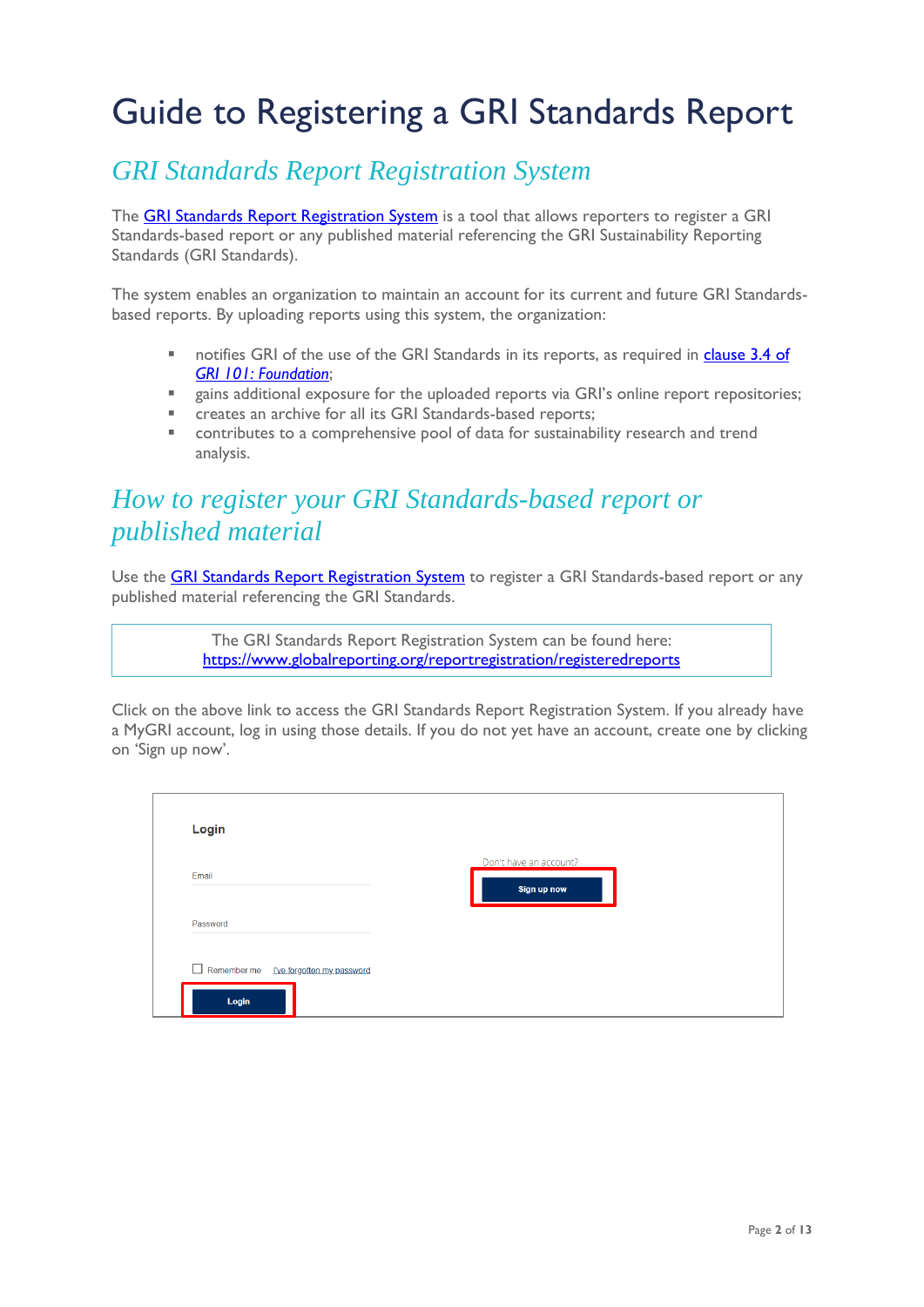# <span id="page-3-0"></span>*Step 1 – Submit your details*

If you are signing up for an account, you will need to submit your details. Enter these in and click on 'Save & next'.

| Sign up                                                                                    |                   |                 |
|--------------------------------------------------------------------------------------------|-------------------|-----------------|
| Your details                                                                               | Your organization | Register report |
| Your details                                                                               |                   |                 |
| Title<br>$\checkmark$                                                                      |                   |                 |
| First name                                                                                 |                   |                 |
| Last name                                                                                  |                   |                 |
| Country<br>Netherlands<br>$\checkmark$                                                     |                   |                 |
|                                                                                            |                   |                 |
| <b>Login details</b>                                                                       |                   |                 |
| Email                                                                                      |                   |                 |
| Create password<br>Please enter a password                                                 |                   |                 |
| Use at least 8 characters. Include both an uppercase letter and a<br>number                |                   |                 |
| Notify me about updates or developments to GRI standards<br>Send me updates about GRI<br>□ |                   |                 |
|                                                                                            |                   | Save & next     |
|                                                                                            |                   |                 |

If you have logged in using a MyGRI, this step will be skipped.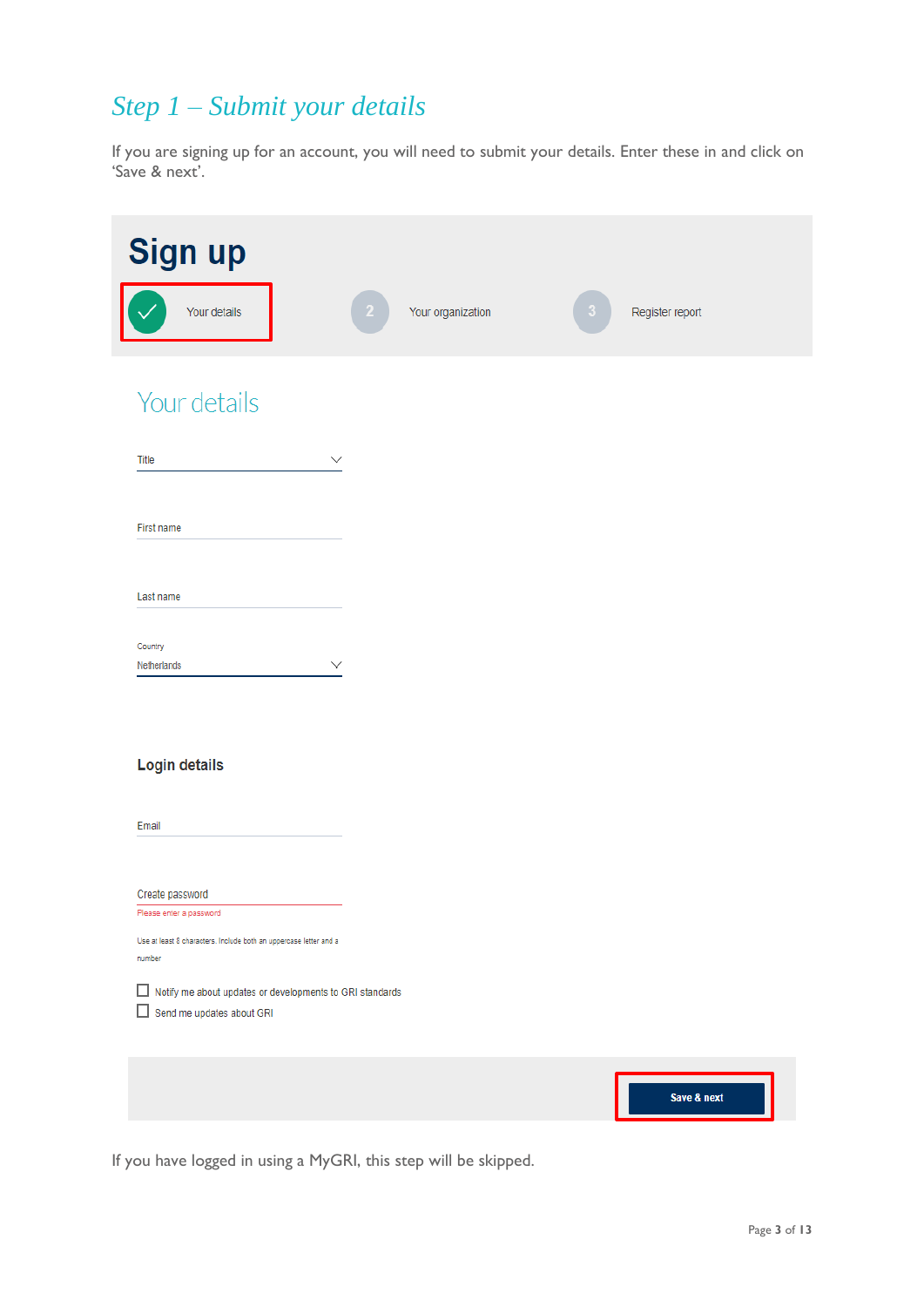# <span id="page-4-0"></span>*Step 2 – Connect to your organization*

To be able to manage your organization's data, you (as an individual user) must first be connected to your organization on the GRI website. *Already connected?* Jump to page 6 (sub-heading: If you are already connected to a reporting organization).

### If you are not yet connected to a reporting organization

Add your organization details by either: (a) connecting to an existing organization, or (b) creating a new organization profile.



#### **Connect to an organization**

| Create new organization<br>Search organizations |
|-------------------------------------------------|
|-------------------------------------------------|

**a.** To connect to an existing organization, use the search function to select your organization and click on 'Connect & next'. Try not to be too restrictive in the search term (e.g., if you work for 'XYZ Corporation', try just searching for XYZ or be careful when adding too many spaces).

> If you cannot find your organization in the search results, it may not yet have a profile on the system. In this case, click on 'Create new organization' to enter your organization details.

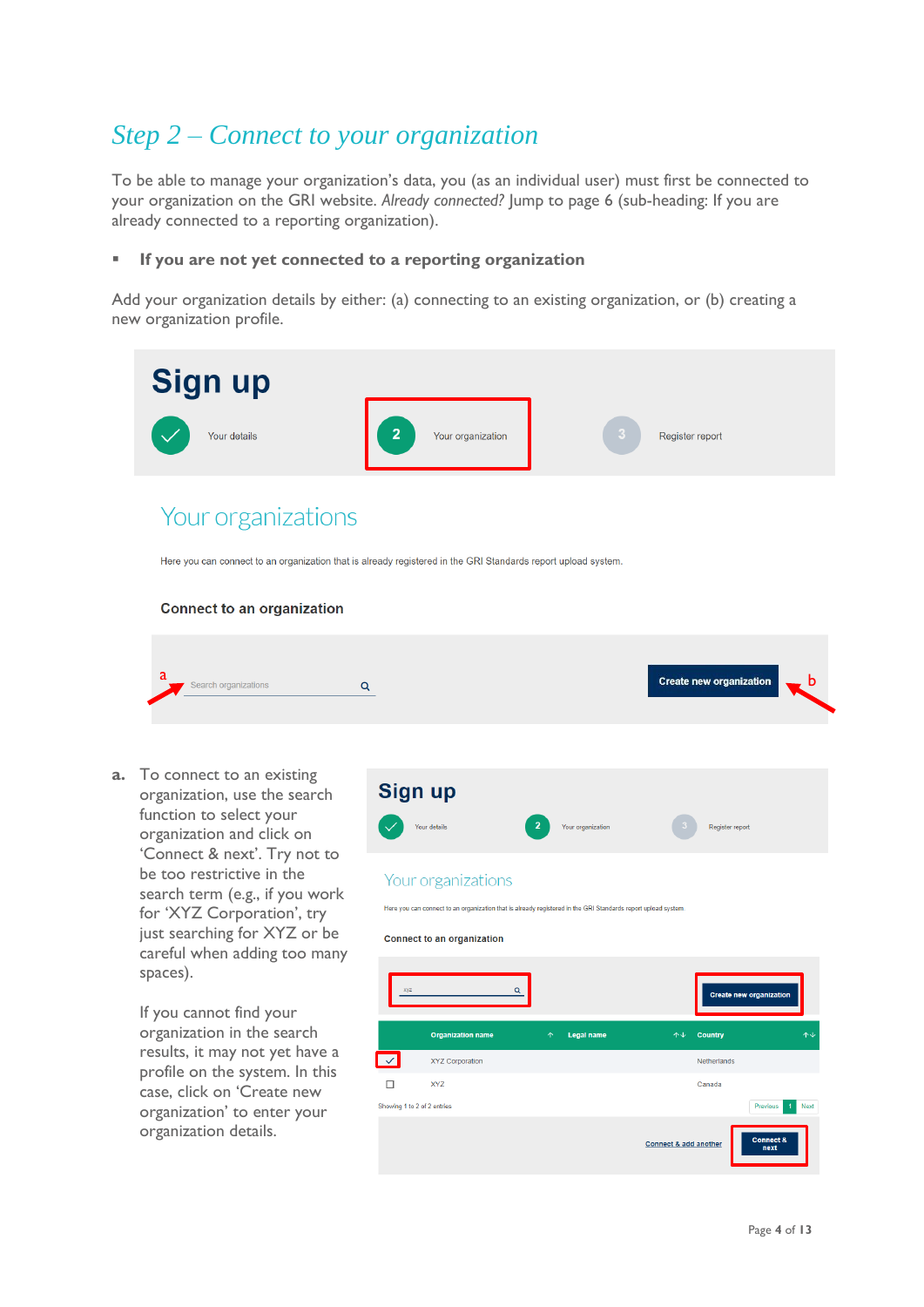**b.** To create a new organization profile, fill in the details of your organization and click on 'Save & next'.

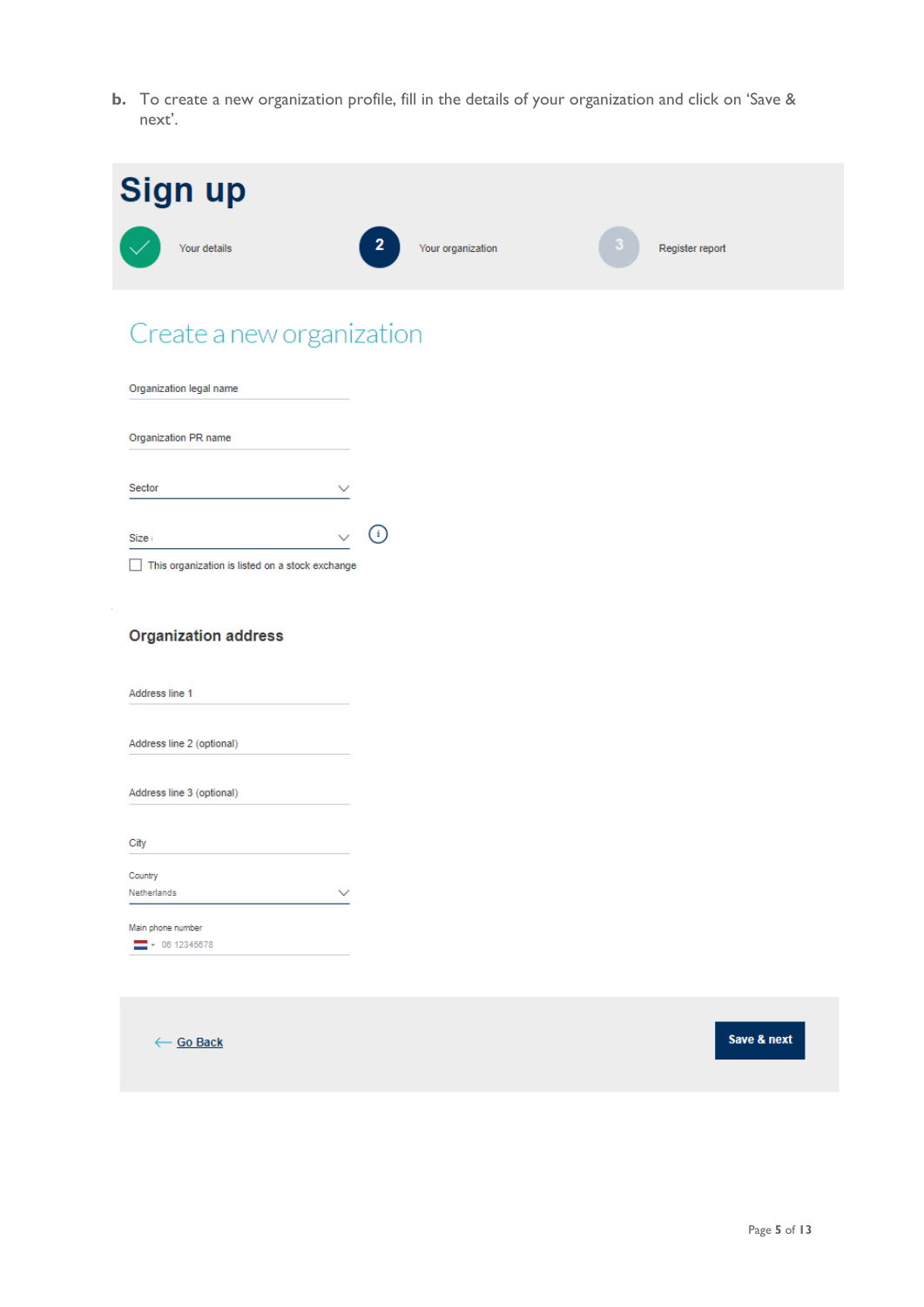### ▪ **If you are already connected to a reporting organization**

Select a reporting organization from the drop-down list, in case you are connected to multiple organizations.

|                                            | Registered GRI Standards reports or published materials |                            |
|--------------------------------------------|---------------------------------------------------------|----------------------------|
| View reports for<br><b>XYZ Corporation</b> | Connect to organization                                 |                            |
|                                            |                                                         | <b>Register new report</b> |

In this view you will see a record of all registered GRI Standards-based reports issued by the organization in previous years, if any. If the organization has not yet registered any GRI Standardsbased report, then no reports will be listed (*any older reports based on the GRI Guidelines or not based on the GRI Guidelines that were previously registered will not appear in this list but can be viewed on the GRI Sustainability Disclosure Database*).

To add your new Standards-based report, click on 'Register new report'.

# Registered GRI Standards reports or published materials



| Year<br>$\uparrow$ | <b>Report title</b>                     | $\uparrow \downarrow$<br><b>Status</b> | 个↓ | <b>Uploaded</b> | $\uparrow \downarrow$ | <b>Public links</b>                             |
|--------------------|-----------------------------------------|----------------------------------------|----|-----------------|-----------------------|-------------------------------------------------|
| 2018               | 2017 Corporate Responsibility<br>Report | Verified<br>Ø                          |    | 02/08/2018      |                       | SDD database entry<br><b>GRI Standards-only</b> |
| 2017               | 2016 Corporate Responsibility<br>Report | $\omega$<br>Verified                   |    | 05/03/2018      |                       | SDD database entry<br><b>GRI Standards-only</b> |
|                    |                                         |                                        |    |                 |                       | <b>Register new report</b>                      |

### **Reports for XYZ Corporation**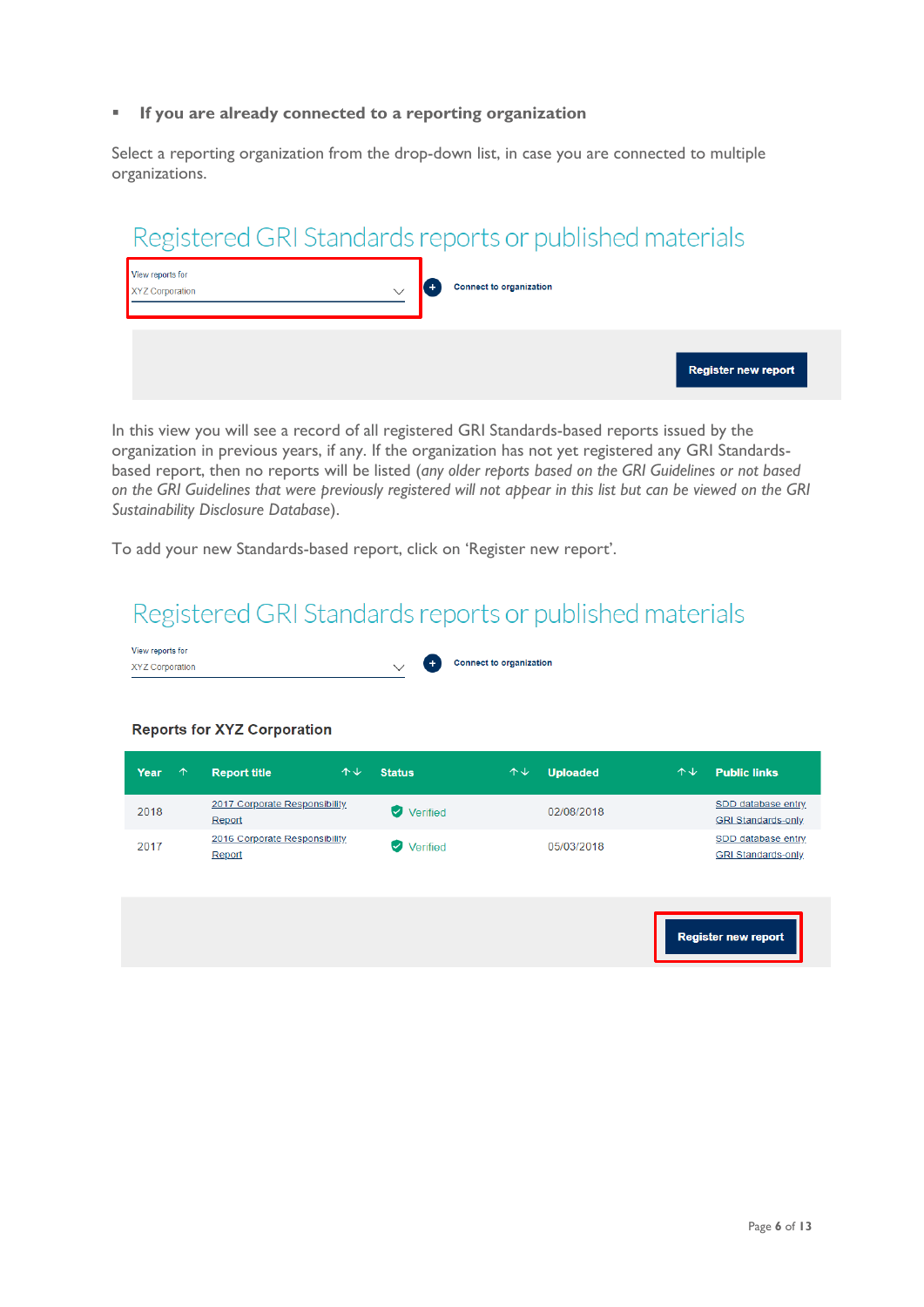# <span id="page-7-0"></span>*Step 3 – Register your report*

Fill in the report details, check the declaration statement and only then, you will be able to click the 'Submit report' button at the bottom of the page.

| Sign up                                                                                      |                                                                                                                                                                                                                                                                                                                                                                                                                                                              |
|----------------------------------------------------------------------------------------------|--------------------------------------------------------------------------------------------------------------------------------------------------------------------------------------------------------------------------------------------------------------------------------------------------------------------------------------------------------------------------------------------------------------------------------------------------------------|
| Your details                                                                                 | Register report<br>Your organization                                                                                                                                                                                                                                                                                                                                                                                                                         |
|                                                                                              | Register a new GRI Standards report or material                                                                                                                                                                                                                                                                                                                                                                                                              |
| Organization<br><b>XYZ Corporation</b>                                                       | Connect to organization                                                                                                                                                                                                                                                                                                                                                                                                                                      |
| Organization legal name<br>XYZ Corporation PLC                                               | Update legal name                                                                                                                                                                                                                                                                                                                                                                                                                                            |
| <b>Report details</b>                                                                        |                                                                                                                                                                                                                                                                                                                                                                                                                                                              |
| Report title                                                                                 |                                                                                                                                                                                                                                                                                                                                                                                                                                                              |
| Publication date<br>Publication year                                                         |                                                                                                                                                                                                                                                                                                                                                                                                                                                              |
| Report period from<br>To                                                                     | ⊙                                                                                                                                                                                                                                                                                                                                                                                                                                                            |
| Claim<br>I am a consultant                                                                   |                                                                                                                                                                                                                                                                                                                                                                                                                                                              |
| Additional report contact                                                                    | Add new organization contact                                                                                                                                                                                                                                                                                                                                                                                                                                 |
| <b>Report links</b><br>PDF<br>Wohsito                                                        |                                                                                                                                                                                                                                                                                                                                                                                                                                                              |
| Report URL address                                                                           |                                                                                                                                                                                                                                                                                                                                                                                                                                                              |
| Claim location                                                                               | ⊙                                                                                                                                                                                                                                                                                                                                                                                                                                                            |
| Content index location                                                                       |                                                                                                                                                                                                                                                                                                                                                                                                                                                              |
| <b>Declaration</b>                                                                           |                                                                                                                                                                                                                                                                                                                                                                                                                                                              |
|                                                                                              | By submitting and verifying the above GRI Standards-based report for XYZ Corporation, you declare that either:                                                                                                                                                                                                                                                                                                                                               |
| ٠<br>registration purposes.                                                                  | you are an individual from XYZ Corporation who is authorized to submit and verify this GRI Standards report on your organization's behalf, or<br>you are a 3rd party that received authorization from XYZ Corporation to submit and verify this GRI Standards report on behalf of the organization.<br>Additionally, you have provided an additional report contact from the organization and informed this contact about sharing their details with GRI for |
|                                                                                              | If this is not the case, please do not click 'Submit report'. Instead, contact an authorized individual in the organization to submit and verify the report.                                                                                                                                                                                                                                                                                                 |
| details in due time.                                                                         | After you click the "Submit report" button, the registration process is complete from your end. GRI will receive your registration and will review the registered                                                                                                                                                                                                                                                                                            |
| I declare I am able to submit and verify this report on behalf of the reporting organization |                                                                                                                                                                                                                                                                                                                                                                                                                                                              |
| ← Go Back                                                                                    | <b>Submit report</b>                                                                                                                                                                                                                                                                                                                                                                                                                                         |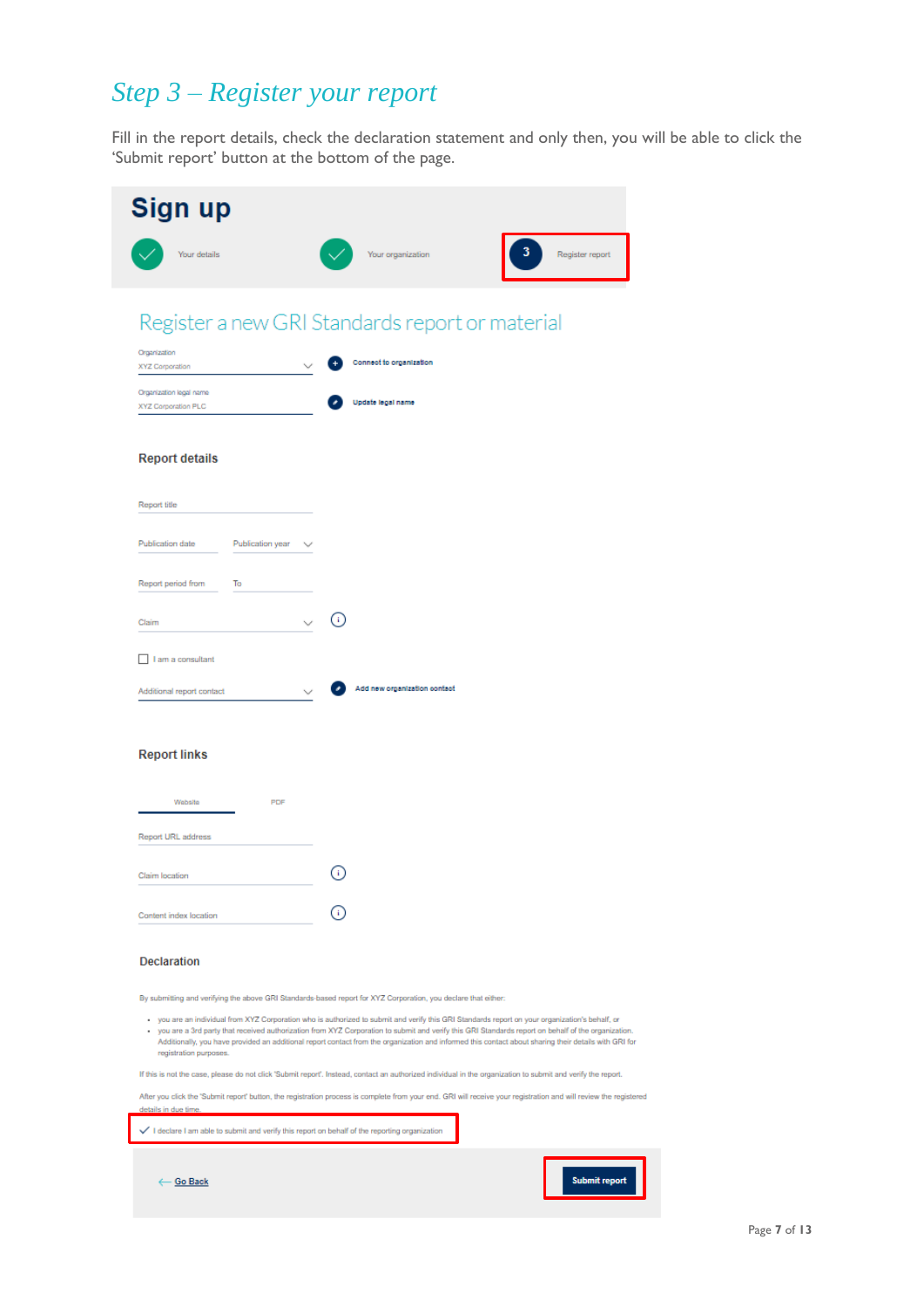You will need to submit the following data to be able to complete the form above:

- 1 **Organization profile:** The **organization name** and **legal name**
- 2 **Report details**:
	- **a. Report title**

*The name of the report or published material*

- **b. Publication date** *The date on which the report was published*
- **c. Publication year** *The calendar year in which the report was published; this is not the year or period the report covers* **d. Report period from**
	- *The start date of the reporting period; this is the period that the report covers*
- **e. Report period to** *The end date of the reporting period; this is the period that the report covers*
- **f. Claim**

*The extent to which the GRI Standards have been applied to a report or published material* 

*Select one from the following that reflects the option that has been applied to your report or published material:*

- *In accordance with the GRI Standards: Core Option*
- *In accordance with the GRI Standards: Comprehensive Option*
- *GRI-referenced*

*Note: To claim that a sustainability report has been prepared in accordance with the GRI Standards, the reporting organization is required meet all criteria for the respective option (Core or Comprehensive) from [Table 1 of GRI 101: Foundation](https://www.globalreporting.org/standards/media/1036/gri-101-foundation-2016.pdf#page=23) and include the required claim statement in the text of the report. If the reporting organization uses selected GRI Standards, or parts of their content, to report specific information, but has not met the criteria to prepare a report in accordance with the GRI Standards, the organization is required to include a 'GRI-referenced' claim, as required by [clause 3.3 of GRI 101: Foundation.](https://www.globalreporting.org/standards/media/1036/gri-101-foundation-2016.pdf#page=25)*

### **g. Check box 'I am a consultant'**

*Select this box only if you are a 3rd party representing the reporting organization and have been authorized by the reporting organization to register and verify the report details on their behalf*

- **h. Additional report contact** *Additional contact details of a representative from the reporting organization*
- 3 **Report links**: Details to website and/or PDF address where the report or published material can be accessed
	- **a. Report URL/PDF address:**

*The HTML/PDF link to the report or published material*

**b. Claim location**

*The link to the web page/HTML page or the page number which contains the specific claim statement required for the chosen claim option (i.e., In accordance: Core option; In accordance: Comprehensive option; or GRI-referenced)* 

- **c. Content index location** *The link to the web page/HTML page or page number which contains the GRI content index. (For more information see [Disclosure 102-55 of GRI 102: General Disclosures\)](https://www.globalreporting.org/standards/media/1037/gri-102-general-disclosures-2016.pdf#page=38)*
- 4 **Declaration check mark**: Read the declaration text carefully and if you identify with one of the 2 representatives of the reporting organization, then you need to tick the 'I declare' check box before you can *Submit report***.** Before you click on the submit button, please make sure that the registered information is correct, as there is no edit option.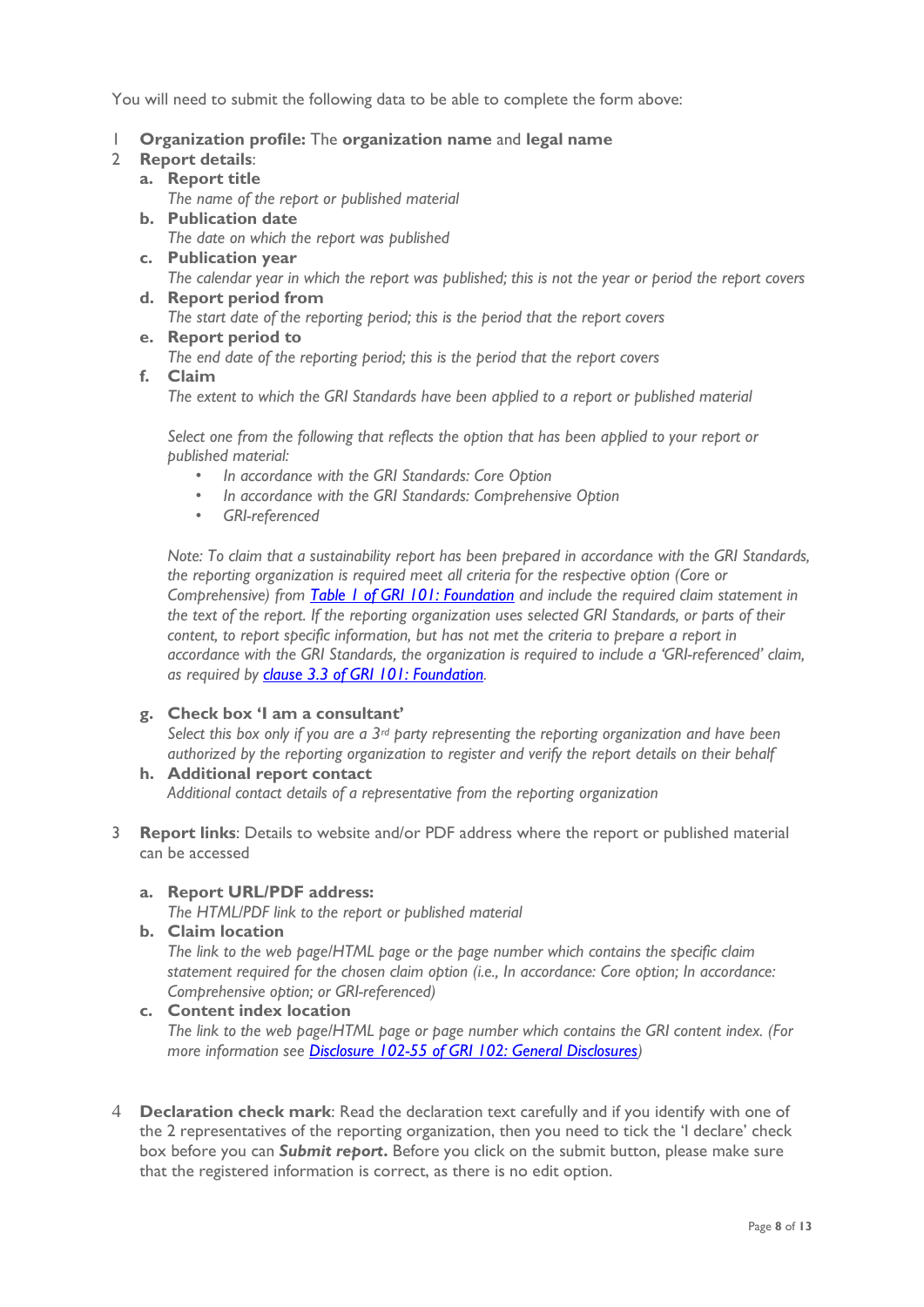# <span id="page-9-0"></span>*Step 4 – Registration completed*

After registering the report, you will be redirected to the overview page of your registered Standards reports. In this list, you will find now the newly registered report displaying the report status 'Verified'. The public links will show as 'Pending GRI review' in this case, as it means that your submission is still to be reviewed by GRI before it appears on the public pages.

| <b>Year</b><br>↑ | <b>Report title</b>                 | 个少 | <b>Status</b>        | 个↓ | <b>Uploaded</b> | 个↓ | <b>Public links</b>          |
|------------------|-------------------------------------|----|----------------------|----|-----------------|----|------------------------------|
| 2018             | ABC Corp Sustainability Report 2017 |    | $\otimes$ Unverified |    | 10/10/2018      |    | Not verified yet             |
| 2016             | ABC Corp Sustainability Report 2015 |    | <b>Verified</b>      |    | 18/10/2018      |    | <b>Pending GRI</b><br>review |
|                  |                                     |    |                      |    |                 |    |                              |

*Note:* GRI does not check the content of the report; it only checks if the information submitted via this system is correctly aligned with the registered report and whether the claim included in the registered report uses the correct wording.

### <span id="page-9-1"></span>*Step 5 – Publication of your report information*

The public list of GRI Standards Reports can be found here: https://www.globalreporting.org/reportregistration/verifiedreports

Once GRI reviews your submission, you will receive an email confirming that your report will be published in due course on the public [list of GRI Standards Reports](https://www.globalreporting.org/reportregistration/verifiedreports) and the GRI Sustainability [Disclosure Database.](http://database.globalreporting.org/)

*Note:* Where an organization does not use the correct wording for a claim (as required by [Disclosure 102-54](https://www.globalreporting.org/standards/media/1037/gri-102-general-disclosures-2016.pdf#page=37) of *GRI 102: General Disclosures*, and described in [clause 3.1](https://www.globalreporting.org/standards/media/1036/gri-101-foundation-2016.pdf#page=22) or [clause 3.3](https://www.globalreporting.org/standards/media/1036/gri-101-foundation-2016.pdf#page=25) in *GRI 101: Foundation*) in their report or published material, the organization will be notified of their incorrect use of the claim. A report prepared in accordance with the GRI Standards or making a 'GRI-referenced' claim is required to use the appropriate specified formulation.

For any additional information related to the GRI Standards Report Registration System, please see the **FAQ** or contact [reportregistration@globalreporting.org.](mailto:standards@globalreporting.org)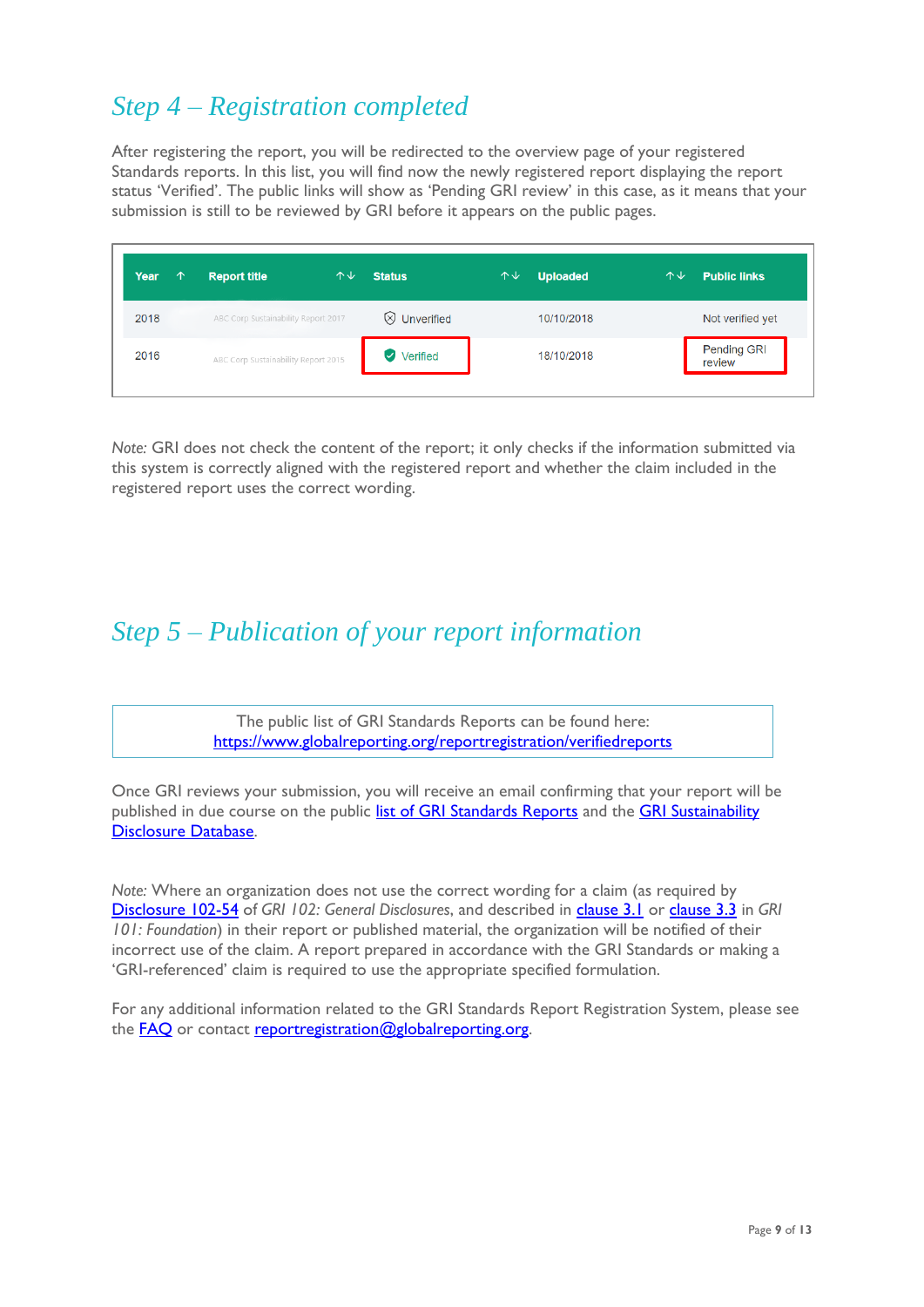# <span id="page-10-0"></span>*If your report details have been already logged in the system*

If your report details have been already logged in the system previously either by you, your colleague or a third party, you can log in to the **GRI Standards Report Registration System** to complete the process. If you have been added to this process as an additional contact by your colleague or a third party, you will be notified via an automated email and you may proceed with finalizing the process from there.

In the GRI Standards Report Registration view you will see the list of the GRI Standards-based report that has been entered and not verified. Click on the report title to be able to access the report information.

# Registered GRI Standards reports or published materials



### **Reports for XYZ Corporation**

| Year | $\uparrow$ | <b>Report title</b>                     | 个↓ | <b>Status</b>        | $\uparrow \downarrow$ | <b>Uploaded</b> | 个业 | <b>Public links</b>                             |
|------|------------|-----------------------------------------|----|----------------------|-----------------------|-----------------|----|-------------------------------------------------|
| 2018 |            | 2017 Corporate Responsibility<br>Report |    | $\otimes$ Unverified |                       | 10/10/2018      |    | Not verified yet                                |
| 2017 |            | 2016 Corporate Responsibility<br>Report |    | Verified             |                       | 05/03/2018      |    | SDD database entry<br><b>GRI Standards-only</b> |
|      |            |                                         |    |                      |                       |                 |    | <b>Register new report</b>                      |

Click the 'Edit this report' button that appear in the pop-up information. This will allow you to review and fill in the missing report details.  $\overline{\mathsf{x}}$ 

### Report details for 2018 Submitted by From organization XYZ Corporation Uploaded on 31/10/2018 Additional contact Sustainability Report 2017 <sup>⊗</sup> Unverified Publication date 22/10/2018  $01/01/2017$   $\rightarrow$  31/12/2017 Period covered Claim In accordance - Core **Report link Claim location GRI content index Edit this report**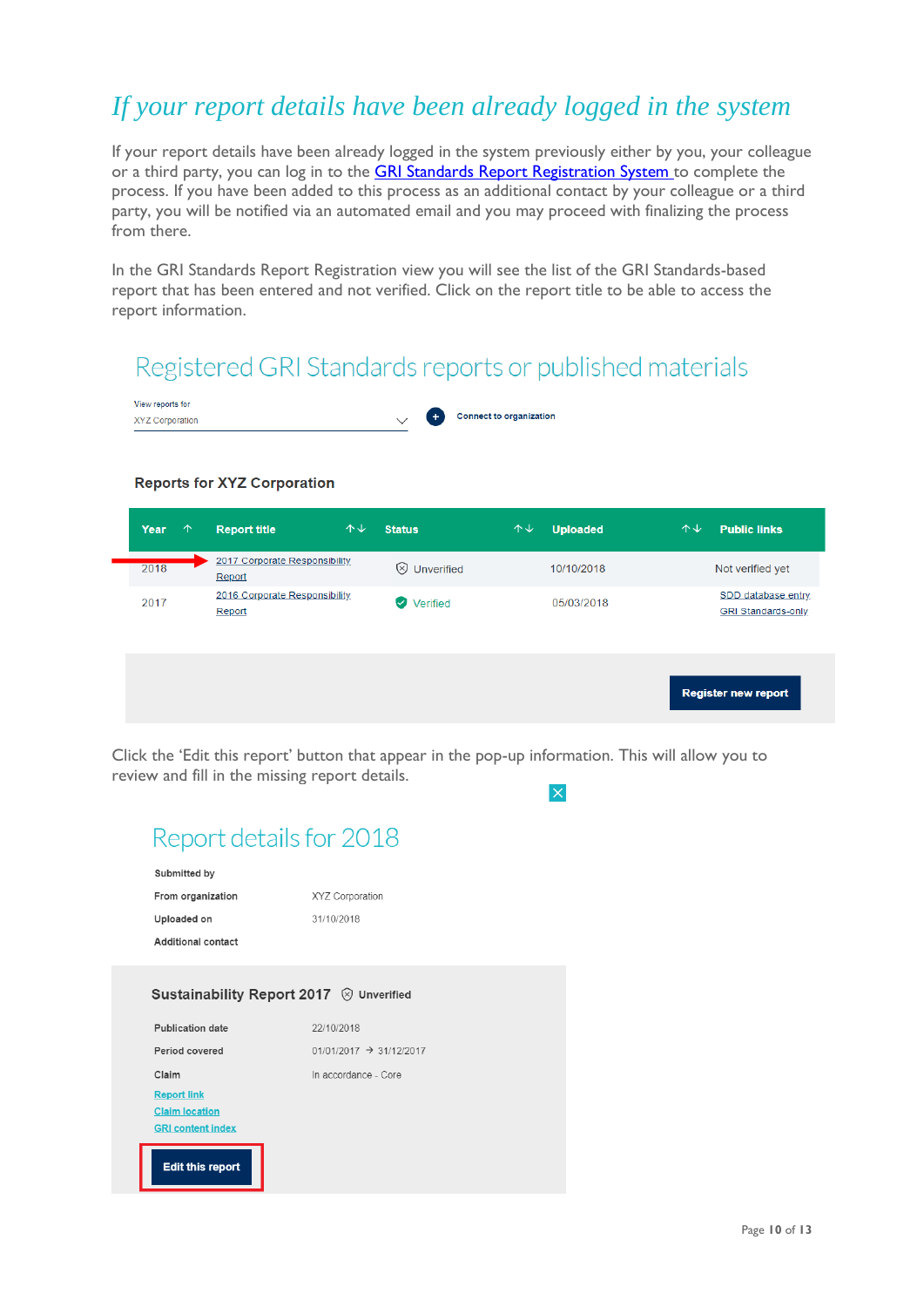Once the editing is complete, click on the declaration check box to be able to click the 'Submit report' button at the bottom of the page afterwards and follow the Steps 4-5 above to complete the registration process.

#### **Report links**

| Website                                  | PDF |  |
|------------------------------------------|-----|--|
| Report PDF address<br>http://www.pdf.pdf |     |  |
| Claim location<br>10                     |     |  |
| <b>GRI content index</b><br>12           |     |  |

### **Declaration**

By submitting and verifying the above GRI Standards-based report for XYZ Corporation, you declare that either:

- you are an individual from XYZ Corporation who is authorized to submit and verify this GRI Standards report on your organization's behalf, or
- you are a 3rd party that received authorization from XYZ Corporation to submit and verify this GRI Standards report on behalf of the organization. Additionally, you have provided an additional report contact from the organization and informed this contact about sharing their details with GRI for registration purposes.

If this is not the case, please do not click 'Submit report'. Instead, contact an authorized individual in the organization to submit and verify the report.

After you click the 'Submit report' button, the registration process is complete from your end. GRI will receive your registration and will review the registered details in due time.

 $\checkmark$  I declare I am able to submit and verify this report on behalf of the reporting organization

← Go Back

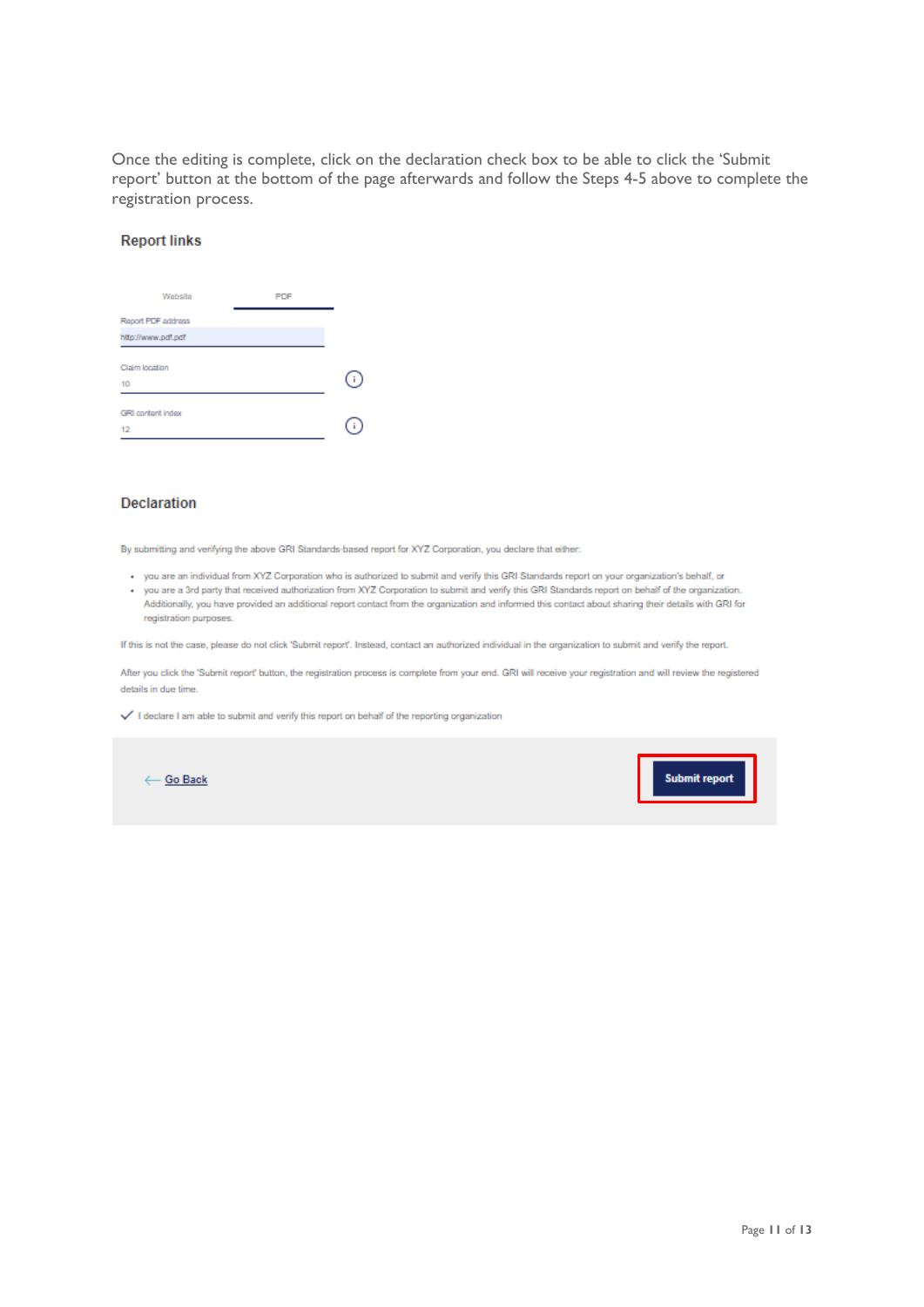# <span id="page-12-0"></span>*If you log in via MyGRI*

| <b>Empowering</b><br>Sustainable<br><b>Decisions</b> | Resource Library   | E-shop<br>Contact | <b>MyGRI</b><br>Sitemap | Login          | Keyword(s) |
|------------------------------------------------------|--------------------|-------------------|-------------------------|----------------|------------|
|                                                      | <b>INFORMATION</b> | <b>STANDARDS</b>  | <b>SUPPORT</b>          | <b>NETWORK</b> | 006        |

If you have a MyGRI account and have used it previously to register reports that were not GRI Standards-based, you can also access the GRI Standards Report Registration System through this page.

Visit your **MyGRI** page and enter your login detail.

| Login                           |                        |
|---------------------------------|------------------------|
| Email                           | Don't have an account? |
|                                 | Sign up now            |
| Password<br>Enter your password |                        |
|                                 |                        |
| Login                           |                        |

Click the 'Add/edit report' button next to your organization name.

| <b>Welcome to MyGRI</b>                                                                                                                               | <b>Welcome to MyGRI</b><br>The MyGRI private pages offer user-friendly resources for all those<br>in GRI's network. From this page you can complete your personal<br>details, affiliate with your connected organizations, and join the<br>GOLD Community program. |
|-------------------------------------------------------------------------------------------------------------------------------------------------------|--------------------------------------------------------------------------------------------------------------------------------------------------------------------------------------------------------------------------------------------------------------------|
| <b>MY PERSONAL DETAILS</b><br>Name: Jim Morrison<br>Personal details completed: 45%<br><b>COMPLETE PERSONAL DETAILS</b><br>MY CONNECTED ORGANIZATIONS |                                                                                                                                                                                                                                                                    |
| <b>XYZ Corporation</b><br><b>Gold Community Status: Inactive</b><br>Last contribution: None<br>Connect to another Organization                        | <b>Join GRI</b><br><b>GOLD</b><br>Community<br>Edit<br><b>Details</b><br>Add / edit<br>report<br>Create a new Organization                                                                                                                                         |

HOME > MYGRI